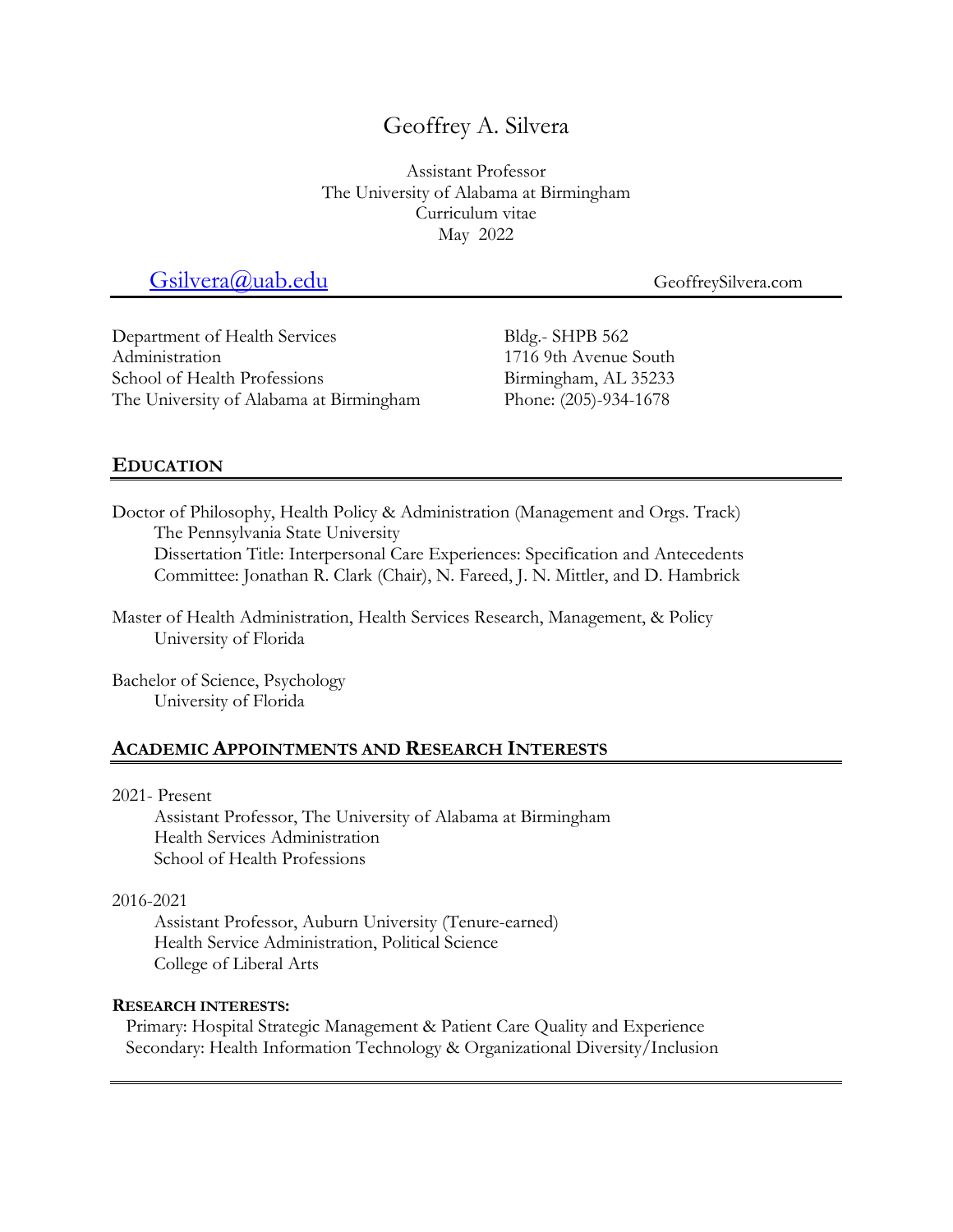#### PEER-REVIEWED PUBLICATIONS

- 20. Haun, C.N.\* & **Silvera, G.A.**, A Bird in Hand: An Examination of the Influence of Nurse Staffing Availability on Hospital Quality of Care, In press at *Inquiry*
- 19. Choi, S., Hearld, K.R.., Singh, A.\*, **Silvera, G.A.,** Bill Breen, & Borkowski, N.M.. An Examination of the Sustainability of the CXO Advantage in U.S. Hospitals, *Journal of Hospital Management and Health Policy (JHMHP).* In Press.
- 18. Cole, A.B.\* Haun, C.N., & **Silvera, G.A..** (2022) Mixed Signals: The Influence of Diversity Value Signaling in Leading U.S. Hospitals, *Journal of Hospital Management and Health Policy (JHMHP).* In Press.
- 17. **Silvera, G.A.,** Wolf, J.A., Stanowski, A.S, & Studer, Q. (2021). The influence of COVID-19 visitation restrictions on patient experience and safety outcomes: A critical role for subjective advocates, *Patient Experience Journal (PXJ)*, 8(1). 30-39. DOI: 10.35680/2372-0247.1596 Winner: 2021 PXJ Article of the Year Award (Link)
- 16. Heath, M., Porter, T & **Silvera, G.A.** (2021). Hospital Characteristics Associated with HIPAA Breaches, *International Journal of Healthcare Management* (*IJHM*) DOI:10.1080/20479700.2020.1870349
- 15. **Silvera, G.A.**, Hamadi, H.Y., & Tafili, A.T.\* (2021). Hands and Gloves: The Relationship between CEOs and Organizational Context in U.S. Hospitals, *International Journal of Healthcare Management* (*IJHM*) DOI:10.1080/20479700.2020.1870351
- 14. Fisk, J.M., Morris, J.C., **Silvera, G.A.**, Chen, X. Chen, X., Crayton, M.M, & Hume, J.C. (2021) Toward the Roux: Explaining the Adoption of Inclusionary Practices in Local Governments, *State and Local Government Review* (SLGR) DOI:10.1177/0160323X20986845
- 13. Louis, C.J., Landry A.Y., **Silvera, G.A**, Robbins, J., Shay, P.D., Lee, H., Felix, J. Cave, S. & Fishman, P.A. (2021). The COVID-19 Impact on Health Administration Education: Understanding Student Perspectives on the Transition from In-person to Remote Course Instruction, *Journal of Health Administration Education (JHAE)*
- 12. **Silvera, G.A.** & Clark, J.R. (2021). Women at the Helm: Chief Executive Officer Gender and Patient Experience in the Hospital Industry. *Health Care Management Review* (*HCMR*). 46 (3), 206-216. DOI: 10.1097/HMR.0000000000000252
- 11. Hamadi, H., Martinez, D., Xu, J. **Silvera, G.A.**, Mallea, J.M., Li, X., Li, Y., & Zhao, M. (2020). The Impact of Post-Discharge Telemonitoring on 30-Day COPD Readmissions and Mortality. *Telemedicine and Telecare.* DOI: 10.1177/1357633X20970402
- 10. Haun, C.N.\*, Mahafza Z.B.\*, Cook C.L.\* & **Silvera, G.A.** (2018). A Study Examining the Influence of Proximity to Nurse Education Resources on Quality of Care Outcomes in Nursing Homes. *INQUIRY: The Journal of Health Care Organization, Provision, and Financing*, 55, 1–9, DOI:10.1177/0046958018787694
- 9. Fisk, J.M., **Silvera, G.A.**, & Haun, C.N.\* (2018). Developing and Defining Diversity, *Public Integrity*, 21(3), 286-300, DOI:10.1080/10999922.2018.1471324
- 8. Ford, E. W., Lowe, K. B., **Silvera, G.**, Babik, D., & Huerta, T. R. (2018). Insider versus outsider executive succession: The relationship to hospital efficiency. *Health Care Management Review (HCMR),* 43(1), 61-68.
- 7. **Silvera, G.A.** (2017). The Moderating Role of Hospital Size on the Relationship between Patient Experience & Patient Safety. *Quality Management in Health Care (QMHC*), 26 (4), 210-217.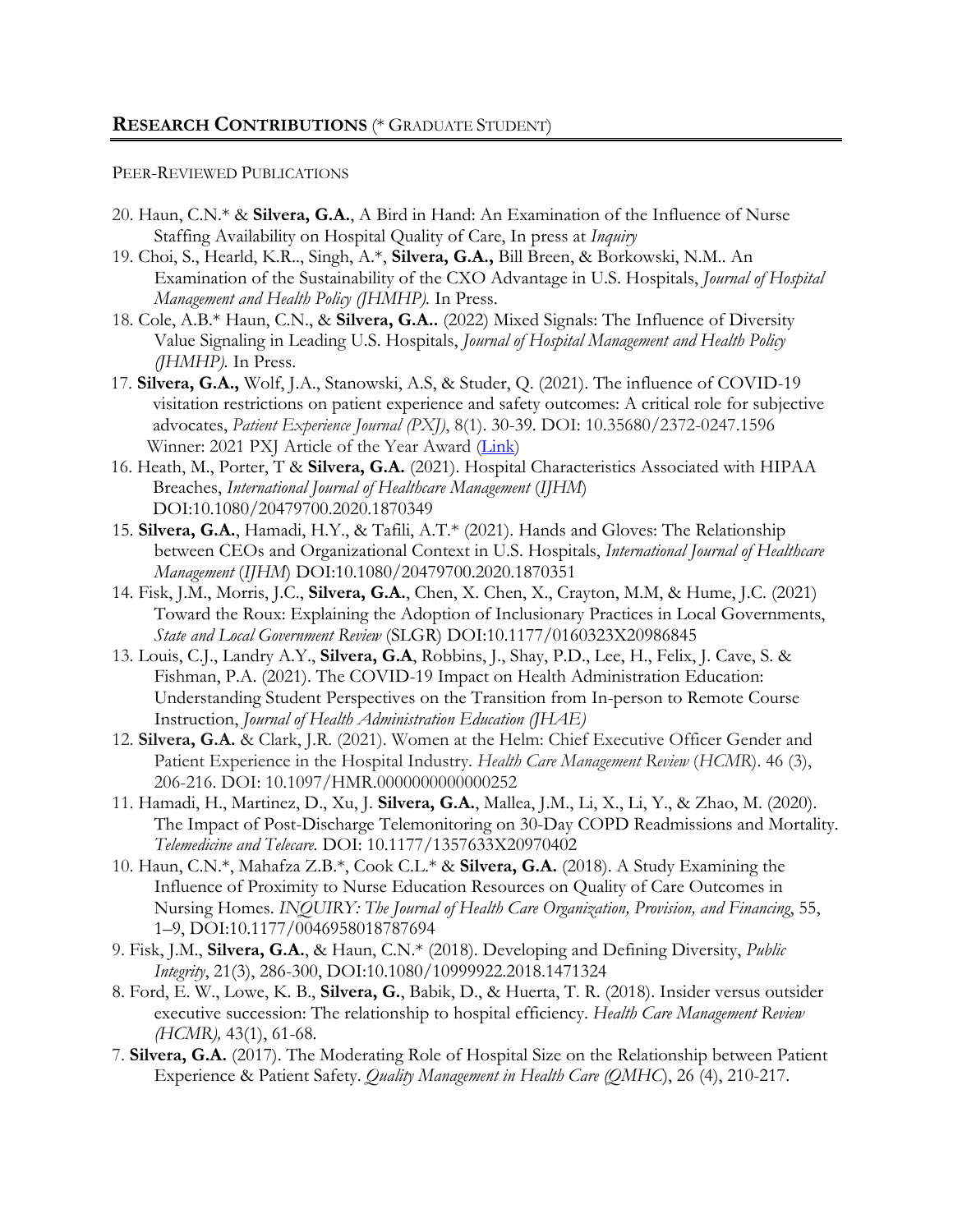- 6. **Silvera, G.A.**, Haun, C.N.\* & Wolf, J.A. (2017). Patient Experience: The Field & Future, *Patient Experience Journal (PXJ)*, 4(1), 7-22.
- 5. **Silvera, G.A.** & Clark, J.R. (2016). Patient Evaluations of the Interpersonal Care Experience (ICE) in U.S. Hospitals: A Factor Analysis of the HCAHPS Survey, *Patient Experience Journal (PXJ)*, 3(1), 101-109.
- 4. Ford, E.W., **Silvera, G.A.**, Kazley, A.S., Diana, M.L., & Huerta, T.R. (2016). Assessing the Relationship between Patient Safety Culture & EHR Strategy*. International Journal of Health Care Quality Assurance*. 29(6), 614-627.
- 3. **Silvera, G.A.** & Wolf, J.A. (2015). Patient Experience Established: One Year Later. *Patient Experience Journal (PXJ)*, 2(1), 4-10.
- 2. Huerta, T.R., **Silvera, G.**, Pettit, L., & Ford, E.W. (2014). EMR Implementation Speed: Patient Safety Culture Paradox: Part 2. *Journal of Healthcare Information Management (JHIM),* 4(28), 40-45.
- 1. Ford, E.W., Pettit, L., **Silvera, G.**, & Huerta, T.R. (2014). EMR Implementation Speed: Patient Safety Culture Paradox. *Journal of Healthcare Information Management (JHIM),* 3(28), 24-31.

#### BOOK CHAPTERS

1. **Silvera, G.A.,** Stephenson AL. (2022). "Confronting Racism at Franklinville Regional Medical Center" In: Eds. McAlearney AS, Kovner A. Health Services Management: A Case Study Approach. 12th Edition, Health Administration Press: Chicago, IL: In press.

#### OTHER PUBLICATIONS

- 7. **Silvera, G.A.**, More than Words: An Invited Commentary Regarding "Quantitative Patient-Reported Experience Measures Derived from Natural Language Processing Have a Normal Distribution and no Ceiling Effect", *Quality Management in Health Care (QMHC).* In Press*.*
- 6. Fisk, J.M., **Silvera, G.A**., Morris, J.C., Chen, X., Chen, X., Crayton, M.M, & Hume, J.C. (2022). For local governments, adopting more inclusionary practices is about preparation and action. Invited Contribution to the *London School of Economics' USAPP- American Politics and Policy Blog*. Link to Article
- 5. Wolf, J.A. & **Silvera, G.A.** (2020). A Commitment to Hope. *Patient Experience Journal (PXJ)*, 7(2), 1-4. Link to Article
- 4. Fisk, J.M., **Silvera, G.A.**, Haun, C.N.\*, Downes, J., Eberline, N., Smith-Hanes, P. (2019). Managing Diversity and Inclusion. *PM Magazine.* Link to Article
- 3. **Silvera, G.A.** (2018). The Other Side of the Publishing Veil: Insights from an Associate Editor. *RWJF New Connections Blog.* Link to Blog
- 2. **Silvera, G.A.** (2016). A Call to Excellence in Patient Experience. *Patient Experience Journal (PXJ)*, 3(1), 5-6. Link to Article
- 1. Lehrman, W.G., **Silvera, G.A.,** & Wolf, J.A. (2014). The Patient Experience Movement Moment. *Patient Experience Journal (PXJ)*, 1(2), 9-11. *Link to Article*

#### **WORKING PAPERS** (student researcher\*)

#### UNDER REVIEW

Williams, J., **Silvera, G.A., &** Lemak, C.H., Diversity Management in Health Care Organizations, Revisions requested for Advances in Health Care Management.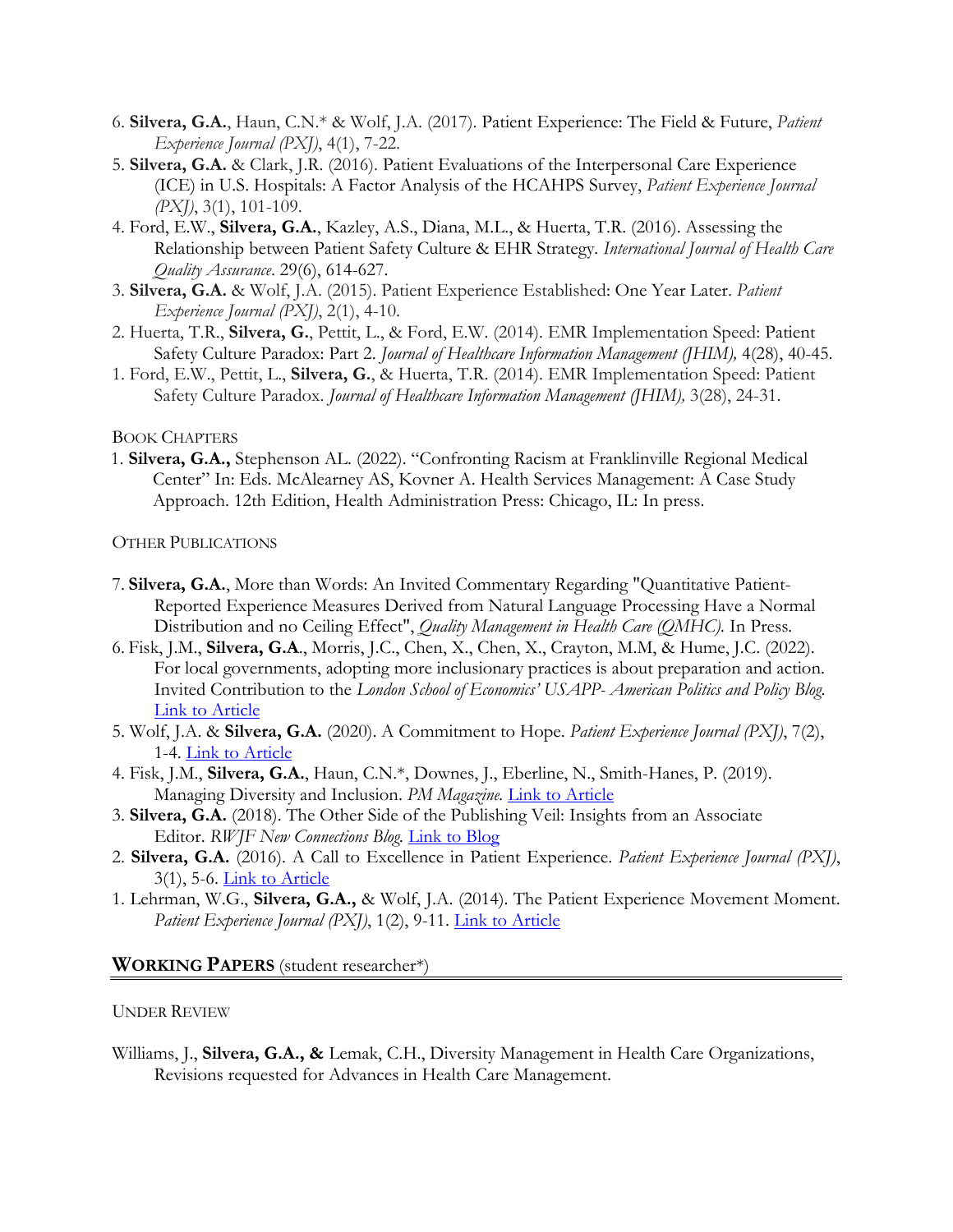- **Silvera, G.A**, Shay, P.D., Robbins, J., Landry A.Y., Fishman, P.A., & Louis, C.J., The COVID-19 Impact: Understanding Health Care Management Faculty Perspectives on the Shift from Inperson to Online Course Instruction, Revisions requested at *Journal of Health Administration Education (JHAE*).
- Shakeel, N.\*, Canar, J., **Silvera G.A.**, Garman, A., & Butler, P. The Association between the Level of Executive Leadership Involvement in Governing Boards and Hospital and Health System Performance, Revisions requested at *Hospital Topics*
- **Silvera, G.A**, Garman, A. & Erwin, C.O., A Seat at the Table: Diversity Trends in Hospital Governing Boards, at *Journal of Healthcare Management* (*JHM*).
- **Silvera, G.A.** & Haun, C.N., Technology About Me Without Me: An Examination of the Relationship between Patient-facing Technology and Patient Experience, at *Patient Experience Journal* (PXJ).
- Chen, X.\*, **Silvera, G.A.**, Haun, C.N. & Fisk, J.M., Signal Fires: The Influence of Local Government Context on Diversity Value Signaling in Job Advertisements Following The Summer of Racial Reckoning, at *Journal of Social Equity and Public Administration*
- Meese, K. A., **Silvera, G.A.** & Colon-Lopez, A.M., Silent, not Missing: Insights into the "Prefer Not to Answer" Response, at *Harvard Business Review (HBR)*

IN PREPARATION

- **Silvera, G.A.,** Vogus, T. J. & Clark, J.R., Doctors at the Helm: An Examination of the Influence of Physician CEOs on Patient Safety Outcomes, targeted for *HCMR*
- Tiestschert, M., **Silvera, G.A.,** Shay, P., & Kim, D., Using Futurism and Design Thinking to Improve Health Care Management, targeted for *HCMR's Critical Advancements*
- Hogan, T.H., Choi, S., & **Silvera, G.A.**, DEI in the C-Suite: An Exploration of DEI-related Roles in U.S. Health Systems, targeted for *HCMR*
- **Silvera, G.A.,** Johnson, T., Jennings, J., & Edwardson, N. Organizational Determinants of Health: Conceptualizing Diversity & Inclusion in Healthcare Management, targeted for *HCMR's Critical Advancements*
- Bhussar, M.S.\*, Adams, G.L., Zorn, M.L., & **Silvera, G.A.** When experiences clash: The Role of Acquirer and Target CEO Characteristics in Deal Failure.

#### **PRESENTATIONS** (PRESENTERS BOLD)

**Meese, K. & Silvera, G.A.,** Job-Crafting for Authenticity & Empowerment (JAEM Session). *Momentum Leadership Conference*. Birmingham, AL. March 16, 2022.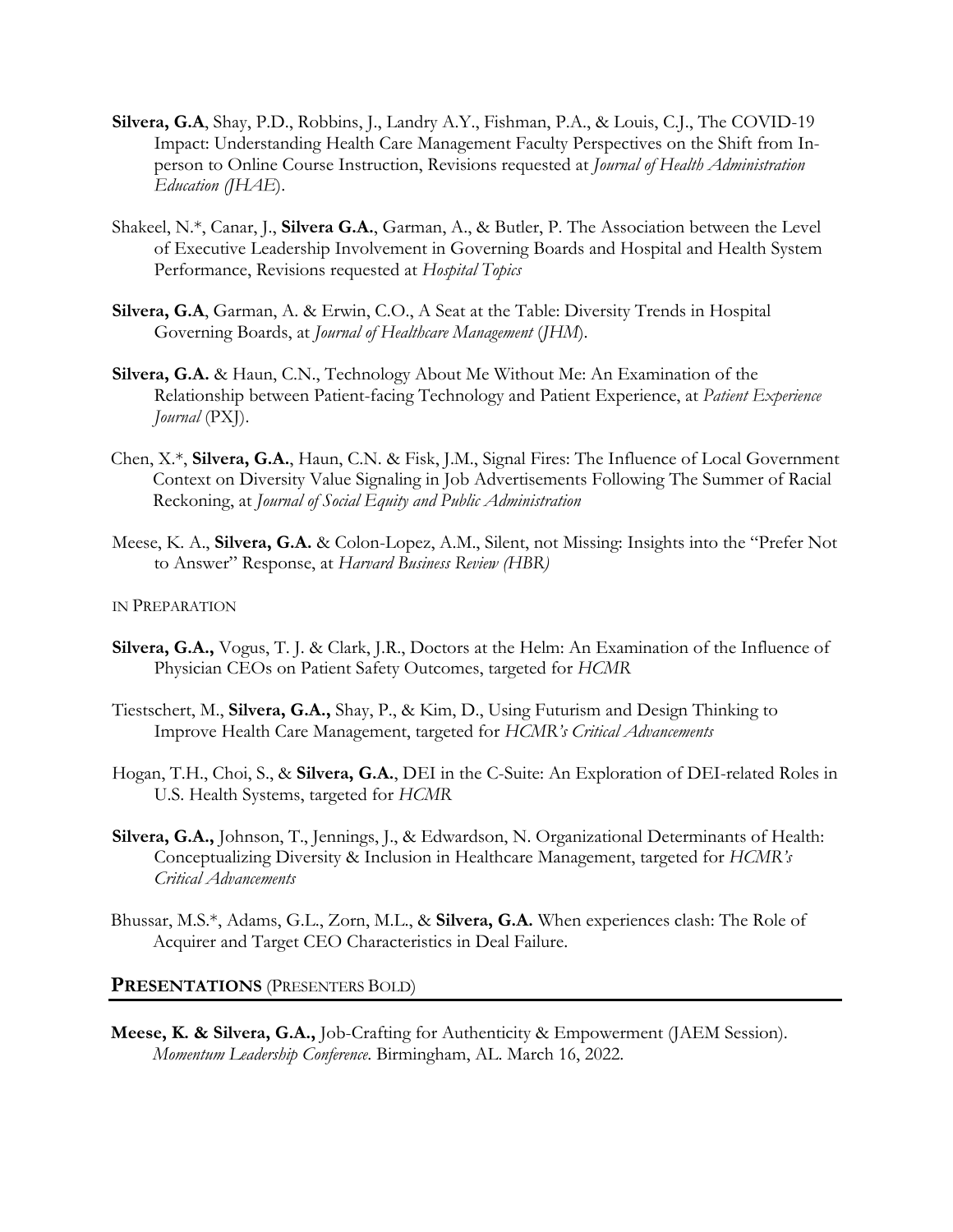- **Silvera, G.A.,** Technology as a Mechanism for Health Equity. *Center Scholars Forum.* UAB, Center for Palliative and Supportive Care. December 2021.
- **Chen, X.\***, Silvera, G.A., Haun, C.N. & Fisk, J.M., Signal Fires: The Influence of Local Government Context on Diversity Value Signaling in Job Advertisements Following The Black Summer of 2020. *Annual Meeting of Southeastern Conference of Public Administration* (SECOPA). September 2021.
- Carlson, B., Merlino, J., Roe, K., Silvera, G.A, & Hagood, C. PX Isn't What it Was or Has Been and It's Changing, *UAB HSA Webinar Series.* Virtual. September 2021*.* (Link)
- **Silvera, G.A. & Haun, C.N.,** "Technology About Me Without Me: An Examination of the Relationship between Patient-facing Technology and Patient Experience". *Organizational Theory in Health Care (OTHC) Annual Conference*, Poster Session. Boston, MA. June 2021 (Virtual due to COVID).
- **Silvera, G.A. & Fisk, J.M.** 3-Part Webinar Series "Equity and Inclusion: A Strategic Organizational Approach". International City and County Management Association (ICMA)
	- Establishing Inclusion as a Value, March 31, 2021, [644 participants]
	- Kickstarting Inclusion, April 28, 2021 [330 paid participants]
	- Keep Moving Forward, May 26, 2021[330 paid participants]
- Louis, C., Landry, A., Silvera, G., Robbins, J., Shay, P., **Lee, H.**, Felix, J. Cave, S., & Fishman, P. (2020). The COVID-19 impact on health administration education: Understanding student perspectives on the transition from in-person to remote learning. Presented in *Teaching in the Time of COVID-19, Academy of Management Health Care Management Division's Extraordinary Measures for Extraordinary Times Series*. Nov. 20<sup>th</sup>, 2020. (via webinar).
- **Clary, M. Curtiss, A., Garcia, E., Tan, L., & Silvera, G.A.**, Teaching in Survival Mode: Less can be More. *Auburn University Biggio Center Fall Wellness Series*. Oct. 14<sup>th</sup>, 2020 (via webinar).
- **Silvera, G.A.**, Vogus, T. J. & Clark, J.R., Physician CEOs & Patient Safety. Academy of Management Annual Meeting. Vancouver, BC, Canada. August 2020. (Virtual due to COVID)
- **Fisk, J.M., Morris, J.C., Silvera, G.A., Chen, X.\*, Chen, X.\*, Crayton, M.\*, Haun, C.\*, Hume, J.\***, Diversity and City Hall: Cultural Competency and Local Governments Symposium. *American Society for Public Administration (ASPA) National Conference.* Anaheim, CA. April 2020. (Cancelled due to COVID)
- **Fisk, J.M., Morris, J.C., Silvera, G.A., Chen, X.\*, Chen, X.\*, Crayton, M.\*, Haun, C.\*, Hume, J.\***, Diversity and City Hall. *Auburn University College of Liberal Arts Diversity Research Symposium.* Auburn, AL. November 2019.
- **Clary, M. & Silvera, G.A.** Teaching Innovations: Effective Strategies for Teaching, Learning, & Classroom Management. Auburn University Department of Political Science PhD Program Brown Bag, October 2019.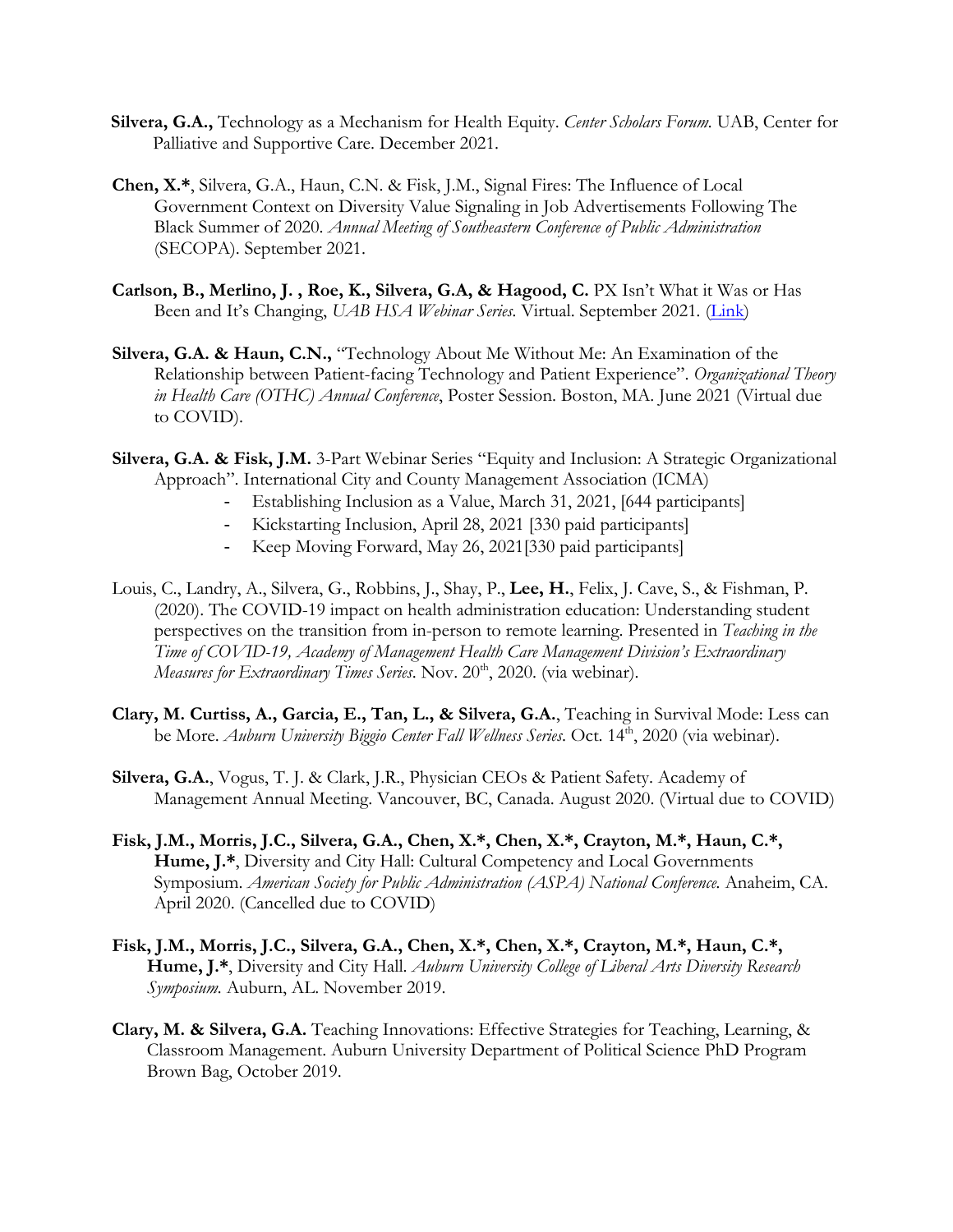- **Bhussar, M.S.\***, Adams, G.L., Zorn, M.L., & Silvera, G.A., When Experiences Clash: The Role of Acquirer and Target CEO Characteristics in Deal Failure. *Academy of Management Annual Meeting*. Boston, MA. August 2019.
- **Silvera, G.A.,** You Have the Floor: The Use of Open Dialogue as a Student Engagement Technique. *Auburn University Conversations in Celebration of Teaching (CCT)*
- **Heath, M.\***, Porter, T & Silvera, G., Hospital Characteristics Associated with HIPAA Breaches. *Midwest Management Association (MMA) Conference*. St. Louis, MO. October 2018.
- **Haun, C.N.\*** Fisk, J.M., Silvera, G.A. Developing and Assessing Diversity: The Essential Characteristics of Cultural Competency. *Auburn University College of Liberal Arts Diversity Research Symposium.* Auburn, AL. January 2018.
- **Haun, C. N.\*** & Silvera, G.A. A Pilot Study Examining the Influence of Proximity to Nurse Staffing Resources on Quality of Care Outcomes. *Southern Management Association Conference*. St. Petersburg Beach, FL. October 2017. Winner: Outstanding Student Paper Award –Healthcare Management and Hospitality Track
- Fisk, J.M., **Haun, C.N.\*,** & Silvera, G.A. "Developing and Assessing Diversity: The Essential Characteristics of Cultural Competency." *Annual Meeting of Southeastern Conference of Public Administration* (SECOPA). Hollywood Beach, FL. October 2017
- **Silvera, G.A.** Relational Orientation in the Upper Echelons: An Executive Job Demand-Moderated Model. *Academy of Management Annual Meeting*. Anaheim, CA. August 2016.
- **Silvera, G.A.** & Clark, J.R. The Moderating Role of Hospital Size on the Relationship between Patient Experience & Patient Safety. *Academy of Management Annual Meeting*. Anaheim, CA. August 2016.
- Silvera, G.A., **Ford, E.W.**, Diana, M.L., Kazley, A.S., & Huerta, T.R. Assessing the Relationship between Patient Safety Cultures & EHR Strategy. *HIMSS Annual Conference*. Chicago, IL. April 2015.
- **Silvera, G.A.**, Ford, E.W., Lowe, K.B., & Huerta, T.R. Insider versus Outsider CEO Succession & Competitive Advantage. *Southern Management Association Conference*. Savannah, GA. November 2014. Winner: Outstanding Student Paper Award –Strategy Track
- **Silvera, G.A.**, Ford, E.W., Diana, M.L., Kazley, A.S., & Huerta, T.R. Assessing the Relationship between Patient Safety Culture & EHR Strategy. *Academy of Management Annual Meeting*. Philadelphia, PA. August 2014.
- **Silvera, G.A.** & Clark, J.R. Empathy Revealed: A Factor Analysis of Hospital Consumer Assessment of Healthcare Providers & Systems (HCAHPS) Surveys. *AcademyHealth Annual Research Meeting*. Baltimore, MD. June 2013. Winner: Best Student Poster Award Link to Video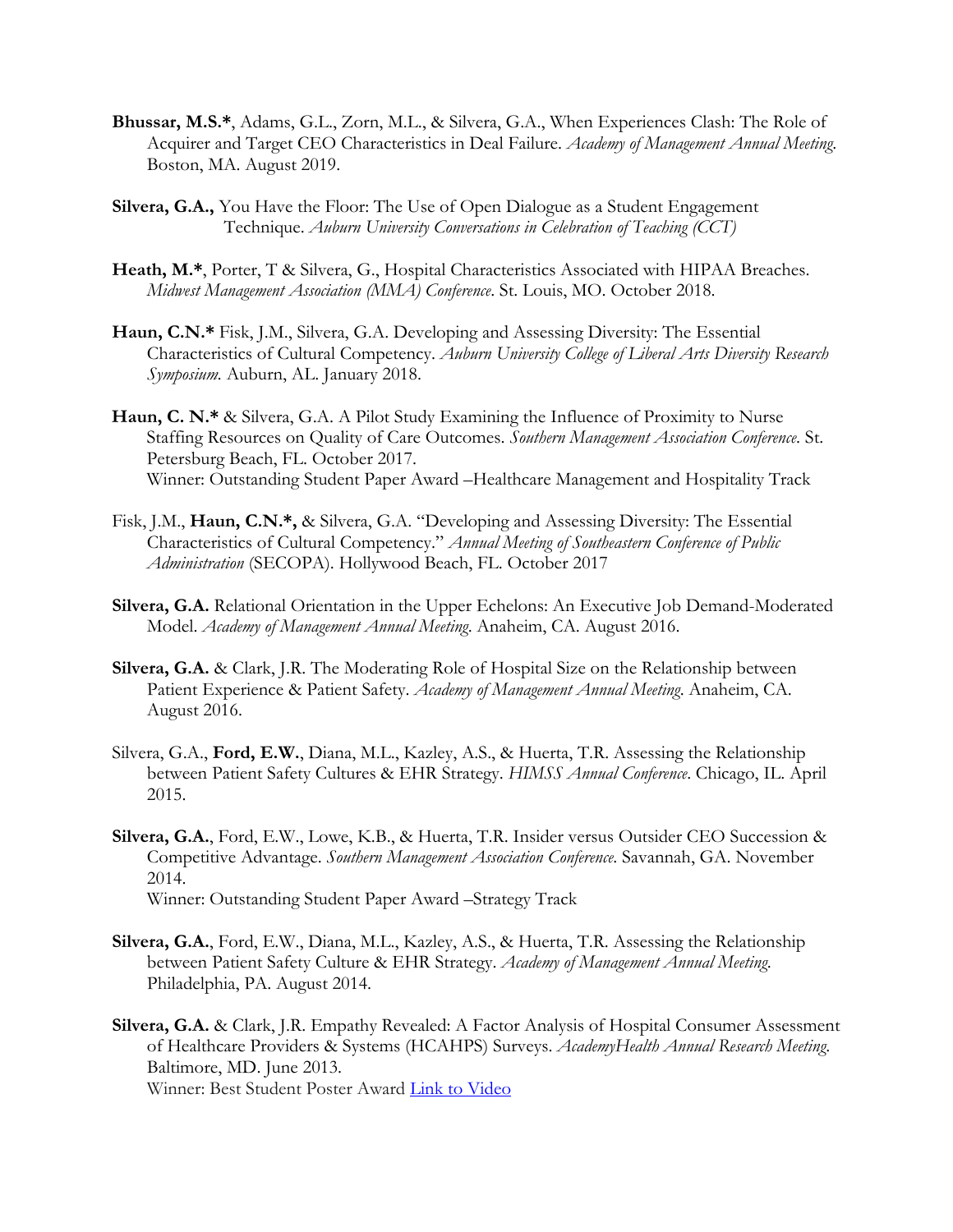**Ashour, O.M.**, Silvera, G., Kremer, G., & Reddy, M. (2012). Exploration of Group Technology Applications: Triage in the Emergency Department. In *Proc of the 2012 Industrial*  $\mathcal{Q}$  *Systems Engineering Research Conference.* Orlando, FL. May 2012.

#### **TEACHING**

## **University of Alabama at Birmingham,** Asst. Professor, 2021-Present Health Policy and Reform [HCM 480/HCM 480-QL] Health Systems and Policy for Leaders [HA 610] Research in Organizational Theory [AH 715] **Auburn University,** Asst. Professor 2016- 2021 The American Patient (Special Topics) [HADM 7890] Designing Care Organizations [Healthcare Management and Leadership] (HADM 4000) Gateway to Health Care [Intro to U.S. Health Systems] (HADM 3000) Health Policy (HADM 3300) Health Insurance & Reimbursement (HADM 4200) Medical Terminology (HADM 2103)

**The Pennsylvania State University,** Graduate Teaching Assistant (2012-2015)

Physician Practice Management, Instructor: R. Shurgalla Healthcare Systems Management, Instructor: J. Clark, PhD Comparative International Health Systems, Instructor: C. Newcomb

#### **Dissertation and Thesis Committees**

Dissertation Committee Chair

- Courtney N. Haun, PhD in Public Administration and Public Policy, Auburn University, 2016- 2019
	- Auburn University's Distinguished Dissertation Award Recipient | 2020

Dissertation Committee Member

- Kemberly Blackridge, Executive DSc. in Healthcare Leadership, 2021- Present
- Ginger Henry, Executive DSc. in Healthcare Leadership, 2021- Present
- Ying Schwarte, PhD in Business-Management, Auburn University, 2019-2021
- Manjot "MJ" S. Bhussar, PhD in Business-Management, Auburn University, 2017-2018

### **AWARDS & HONORS**

| 2022      | PXJ Article of the Year Award (2021) Link                                       |
|-----------|---------------------------------------------------------------------------------|
| 2021-2022 | Health Disparities Research Education Certificate Program (HDREP), UAB Minority |
|           | Health & Health Disparities Research Center                                     |
| 2019      | Best Reviewer for Track 2: Health Care/ Hospitality Management/ Public          |
|           | Administration, Southern Management Association Conference                      |
| 2018-19   | SEC Visiting Faculty Travel Grant to collaborate with T. Vogus at Vanderbilt    |
|           | University Owens Graduate School of Management Link                             |
| 2017-19   | Robert Wood Johnson Foundation (RWJF) New Connections Scholar                   |
| 2017      | Outstanding Student Paper, Southern Management Association, Healthcare          |
|           | Management Track*                                                               |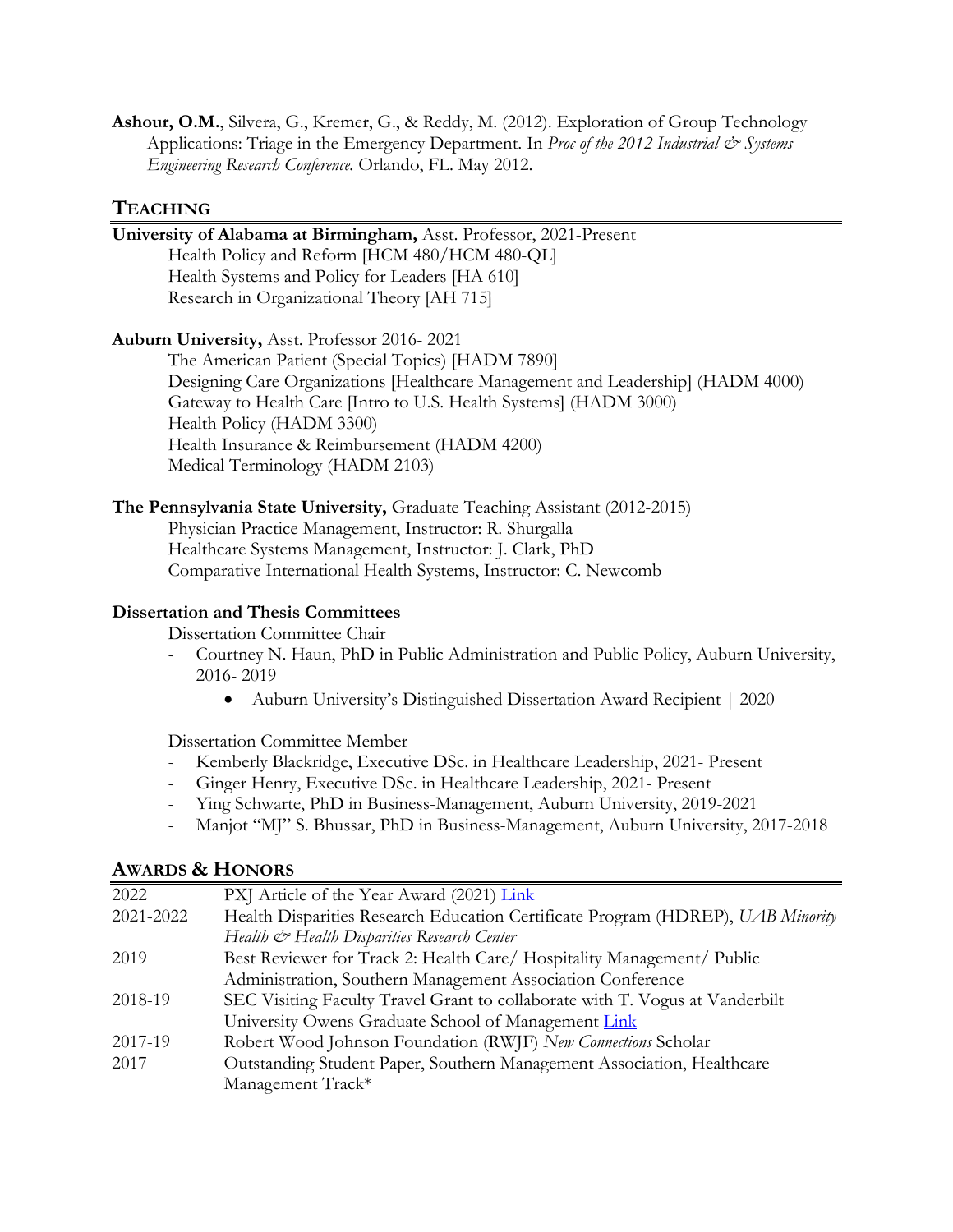| 2017    | Outstanding Conference Reviewer, Academy of Management, Health Care              |
|---------|----------------------------------------------------------------------------------|
|         | Management Division                                                              |
| 2016-17 | New Faculty Scholars, Auburn University Biggio Center                            |
| 2014    | Best Doctoral Paper, Southern Management Association, Strategic Management       |
|         | Track                                                                            |
| 2013    | Best Student Poster, AcademyHealth Annual Research Meeting                       |
| 2013    | Outstanding Conference Reviewer, Academy of Management, Health Care              |
|         | Management Division                                                              |
| 2012-13 | Center for Integrated Healthcare Delivery Systems Scholar, Penn State University |
| 2011-15 | Bunton-Waller Graduate Fellowship, Penn State University                         |
| 2010    | Alumni Fund Scholar, University of Florida College of Health & Human             |
|         | Performance                                                                      |
| 2005-06 | Ronald E. McNair Achievement Program Scholar, U.S. Department of Education       |
| 2003    | National Achievement Merit Scholar, National Merit Foundation                    |
| 2003    | Academic Top Scholars Award (Bright Futures), FL Dept. of Education              |

# **PROFESSIONAL SERVICE ACTIVITIES**

#### **Service to the Profession**

*Patient Experience Journal (PXJ)*

• Associate Editor and Editorial Board Member, 2016-Present (Link to PXI Editorial Board)

*Health Care Management Review (HCMR)*

• Editorial Board Member 2020-Present (Link to HCMR Editorial Board)

*Quality Management in Health Care (QMHC)*

- Editorial Board Member 2021- Present (Link to QMHC Editorial Board)
- Special Issue Editor, Patient Experience Measurement, 2022-2023

### *HAP/AUPHA* Editorial Board for Undergraduate Studies, 2021-Present

### *Academy of Management* (*AOM*)

Health Care Management (HCM) Division

- Executive Committee Member, 2018-Present
	- § Inaugural Membership Engagement Committee Chair, 2022-Present
	- Membership Engagement Liaison, 2019-2022
	- HCM 5-year Review Member Survey Committee, 2021
- Academic-at-Large, 2018-2020
	- Best Paper Committee, 2020
	- Best Theory to Practice Paper Committee, 2019
	- Best Graduate Student Paper Committee, 2019
- Teaching Committee Member, 2019-2020
- AOM HCM Webinar Series, 2020-2022
	- Moderator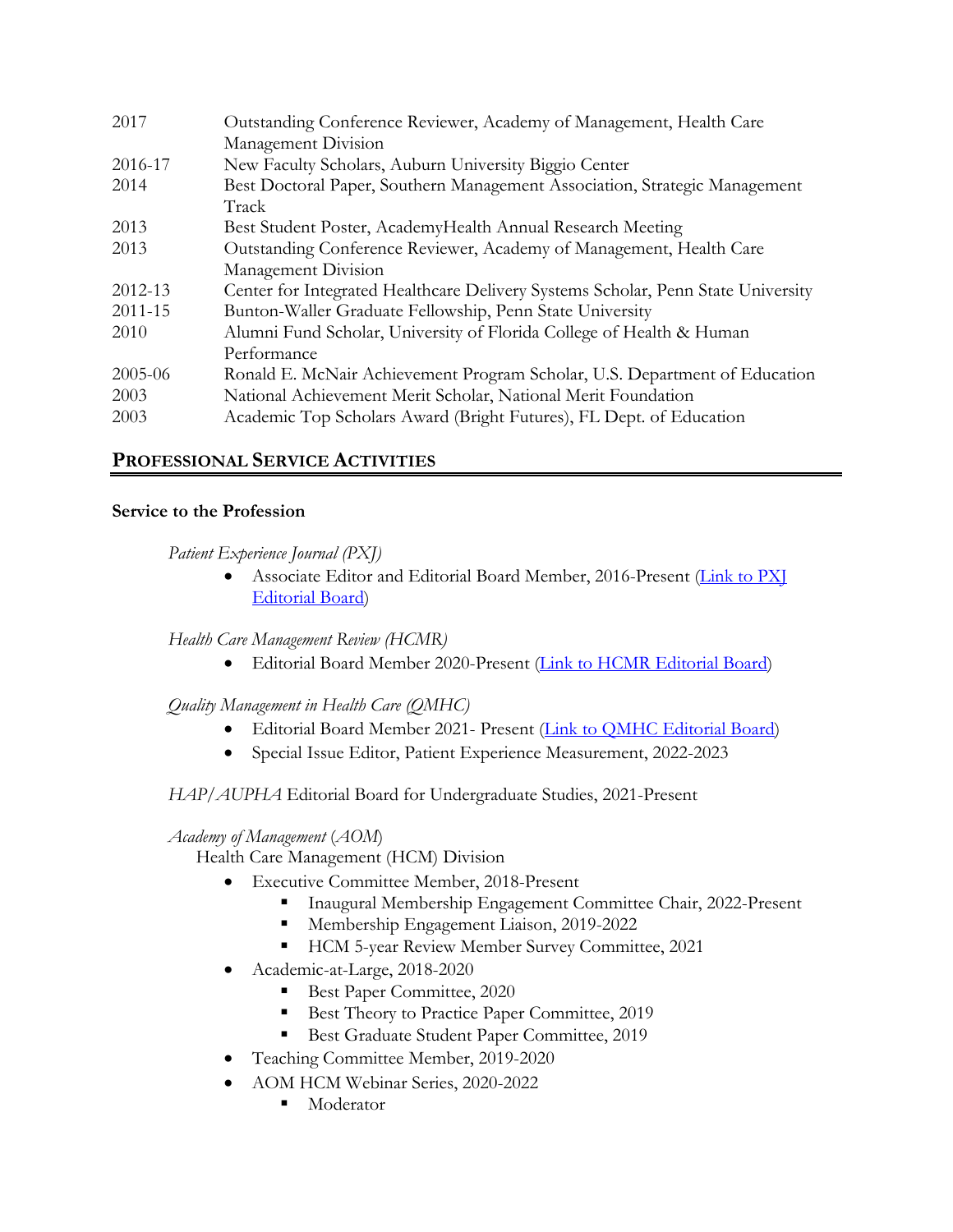- *"Pracademia": The Advantages and Challenges in the Transition from Practice to Academia,* November 12, 2021
- § Committee Member
	- "Teaching in the Time of COVID-19", Nov  $20<sup>th</sup>$ ,  $2020$
- Moderator, Professional Development Workshop
	- § "Integration of Research and Teaching in HCM", 2020
	- "Successful Academic Careers in Health Care Management: A Moderated Panel of Senior Scholars", 2019
- Panelist, Professional Development Workshop
	- § "Organizational Determinants of Health: Conceptualizing Diversity & Inclusion in Healthcare Management", 2021
	- "Navigating the Health Care Job Market", 2020
	- "Combating Isolationism: Strategies for Improving Your Personal and Academic Well-being", 2018
- Discussant, Annual Conference
	- § "The Leadership Influence on Employee and Patient Experience", 2018
	- Facilitator, Professional Development Workshop
		- "HCM Teaching Incubator: Becoming More Effective Instructors", 2019-2021
		- "Everything You Ever Wanted to Know about Reviewing but were Afraid to Ask", 2018
- Session Chair, Annual Conference
	- "New Studies in Patient Engagement and the Patient Experience", 2020
	- "Integrating New Technologies in Health Care", 2019
	- "The Leadership Influence on Employee and Patient Experience", 2018
	- "Patient Centered Care and Service Orientation", 2017
	- "Efficiency", 2013
- Conference Reviewer, 2013-Present

Strategic Management (STR) Division

- Conference Reviewer, 2013-Present
- Session Chair, Annual Conference
	- § "Exploring CEO Values and Upbringing", 2020
	- "Capability in Network", 2014

*Southern Management Association* (*SMA*), Health Care/Hospitality Management Track

- Track Chair, Track 2: Health Care/Hospitality Management/Public Administration, 2022
- Conference Reviewer, 2015-Present
- Session Facilitator
	- "Information and Data Management in Health Care Systems", 2017
- Best Paper in Track Committee, 2017 & 2018

*Association of University Programs in Health Administration (AUPHA)*

• Webinar Panelist: *Faculty Perspectives on Remote Learning*, 2020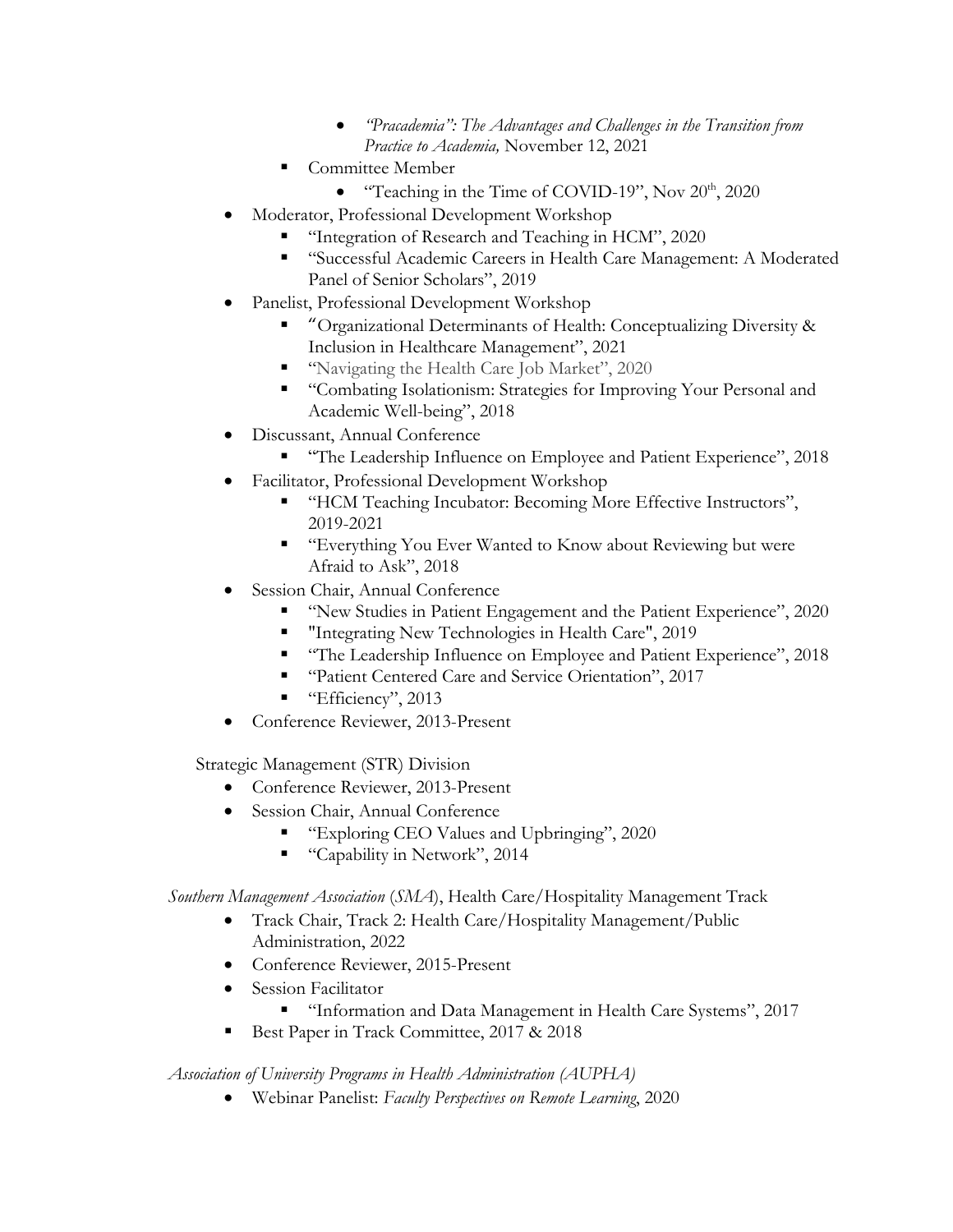*Organization Theory in Health Care Association* (OTHC)

- Conference Reviewer, 2018, 2021
- Conference Planning Committee, 2022

### *AcademyHealth*, Org. Behavior & Management Division

• Conference Reviewer, 2013-2017

### *Mid-South Management Research Consortium (MMRC)*

• Research Roundtable Facilitator, Healthcare Management and Governance, 2020

#### Book Proposal Reviewer

• Palgrave-Macmillan

### Ad-Hoc Peer Reviewer (Alphabetical Order)

- British Medical Journal (*BMJ*) of Quality & Safety
- British Medical Journal (*BMJ*) Health & Care Informatics
- Health Care Management Review (*HCMR*)
- Health Services Research (*HSR*)
- Health Services Management Research (*HSMR*)
- Human Relations
- Inquiry: The Journal of Health Care Organization, Provision, and Financing (*Inquiry*)
- Journal of Healthcare Management (*JHM*)
- Journal of Health Care for the Poor and Underserved (JHCPU)
- Patient Experience Journal (*PXJ*)
- Public Integrity
- Quality Management in Healthcare *(QMHC)*
- Women's Health Reports

### **University of Alabama at Birmingham**

### **Service to University**

• Faculty Senate DEI Committee, 2021- Present

### **Service to School of Health Professions**

- Faculty Affairs Committee (FAC), 2022- Present
- Assistant Dean Search Committee member, 2022

#### **Service to Department**

- UAB Academy for Addressing Health Disparities through Health Care Leadership Program Planning Committee, 2021- Present
- Health Care Management Undergraduate Program Committee, 2021- Present
- Faculty Search Committee member, ad hoc
- Chair Search Committee member, 2022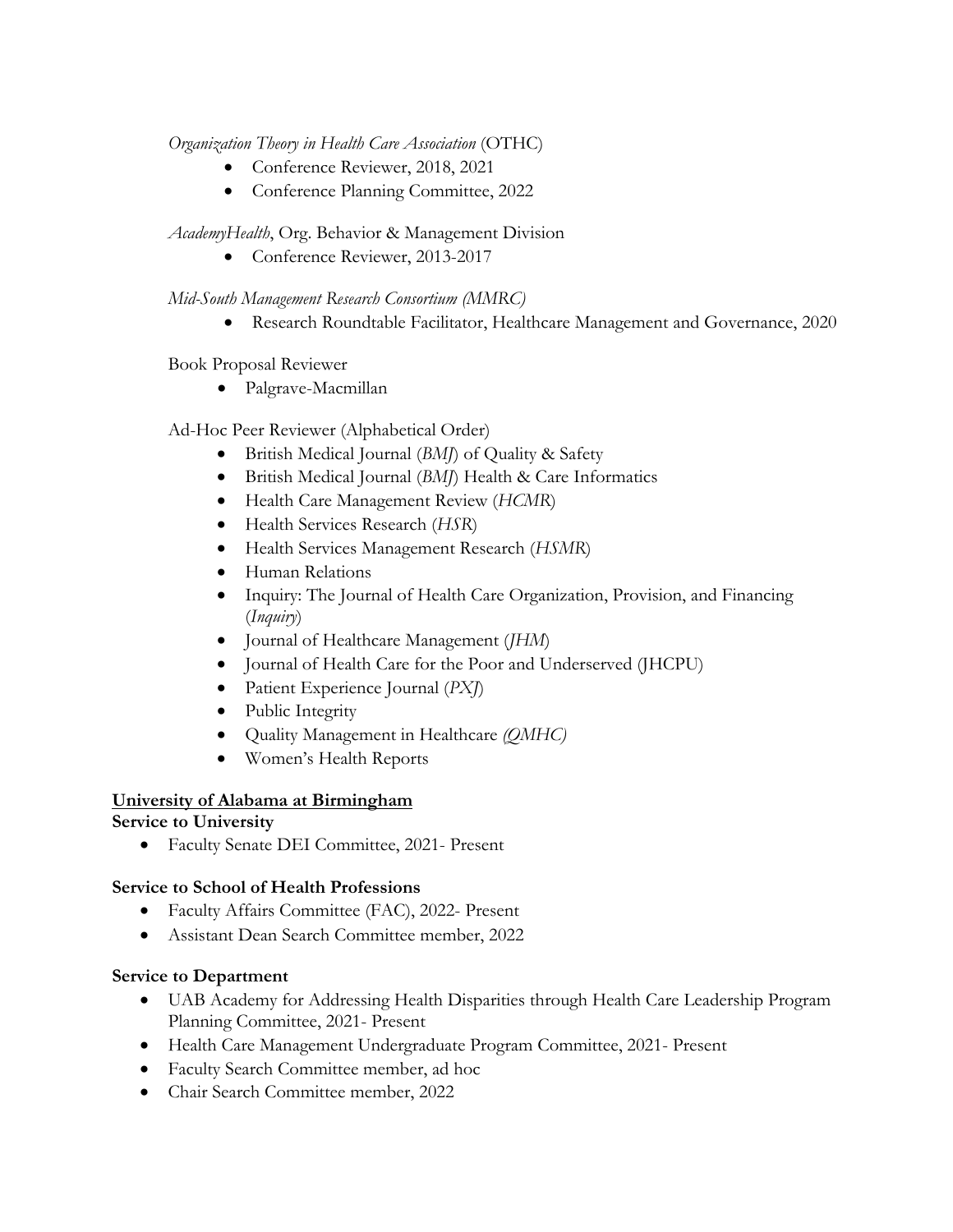### **Auburn University**

#### **Service to University**

- Faculty Senate Salary and Welfare Committee, 2018-2021
- Intramural Grants Program (IGP) Peer Reviewer, 2018-2019
- Auburn Global Health Case Competition, Team Mentor, 2018
- Biggio Center for Teaching and Learning
	- o Course (Re)Design Facilitator, 2018- 2020
		- o New Faculty Scholars Mentor, 2018- 2019

#### **Service to Department**

- Scholarship Committee, Health Service and Administration Program, 2016- 2021
- Health and Hospital Administration Organization (*HHAO*), Faculty Advisor, 2017- 2021
- Ad-hoc Remote Teaching Committee co-chair, 2020 (during COVID-19 pandemic)
- Ad-hoc Strategic Management Committee member, 2018
- Faculty Search Committee member, 2017, 2019

#### **MEDIA**

| 2021 | Chicago Health, "Hospital Visitor Restrictions Contribute to Patient and Provider     |
|------|---------------------------------------------------------------------------------------|
|      | Burnout" by Anokhi Saklecha, published December 22, 2021 Link to Article              |
| 2021 | Washington Post, "Hospitals are still limiting visitors due to covid. Here's what you |
|      | need to know." by Angela Haupt, published December 15, 2021 Link to Article           |
| 2021 | ICMA Blog: "Establishing Inclusion as a Value: Takeaways from the first of three      |
|      | workshops on inclusion." By Laura Savage, published April 13, 2021 Link to Blog       |
| 2020 | Auburn University CLA Newsletter: "Silvera edits special issue of journal dedicated   |
|      | to COVID-19, contributes editorial" by Vicky Santos, published August 26, 2020        |
|      | <b>Link to News Article</b>                                                           |
| 2020 | AL.com: "10-foot tall and bullet proof: Why it's almost impossible to sue Alabama     |
|      | K-12 schools over coronavirus" by John Sharp, published August 16, 2020 Link to       |
|      | <b>News Article</b>                                                                   |
| 2020 | Auburn University CLA Newsletter: "Auburn Health Administration Experts take          |
|      | on COVID-19 Series", by C. Erwin, H. Ali, G. Silvera, and L. Redding.                 |
| 2019 | Auburn University CLA Newsletter: "Study by Silvera finds female hospital CEOs        |
|      | better for patient experience", by Vicky Santos, published September 17, 2019         |
| 2019 | WLTZ News Interview: "Auburn University Study Finds Female CEOs Better for            |
|      | Patient Experience", by Marlena Mumm, published October 23, 2019                      |
| 2019 | Radio Interview: "Dr. Geoffrey Silvera Chats about the Benefits of Female CEOs in     |
|      | Healthcare", by Zac Blackerby and Brett Smith, Aired November 6, 2019                 |
|      |                                                                                       |

### **PROFESSIONAL EXPERIENCE**

HIMSS, Project Analysts, Health IT Value Suite Dorn VA Medical Center, Volunteer Assistant Administrator UF Community Health/Family Practice Residency, Project Manager Surgical Group of Gainesville, Administrative Intern University of Florida, Orthopaedics & Sports Medicine Institute